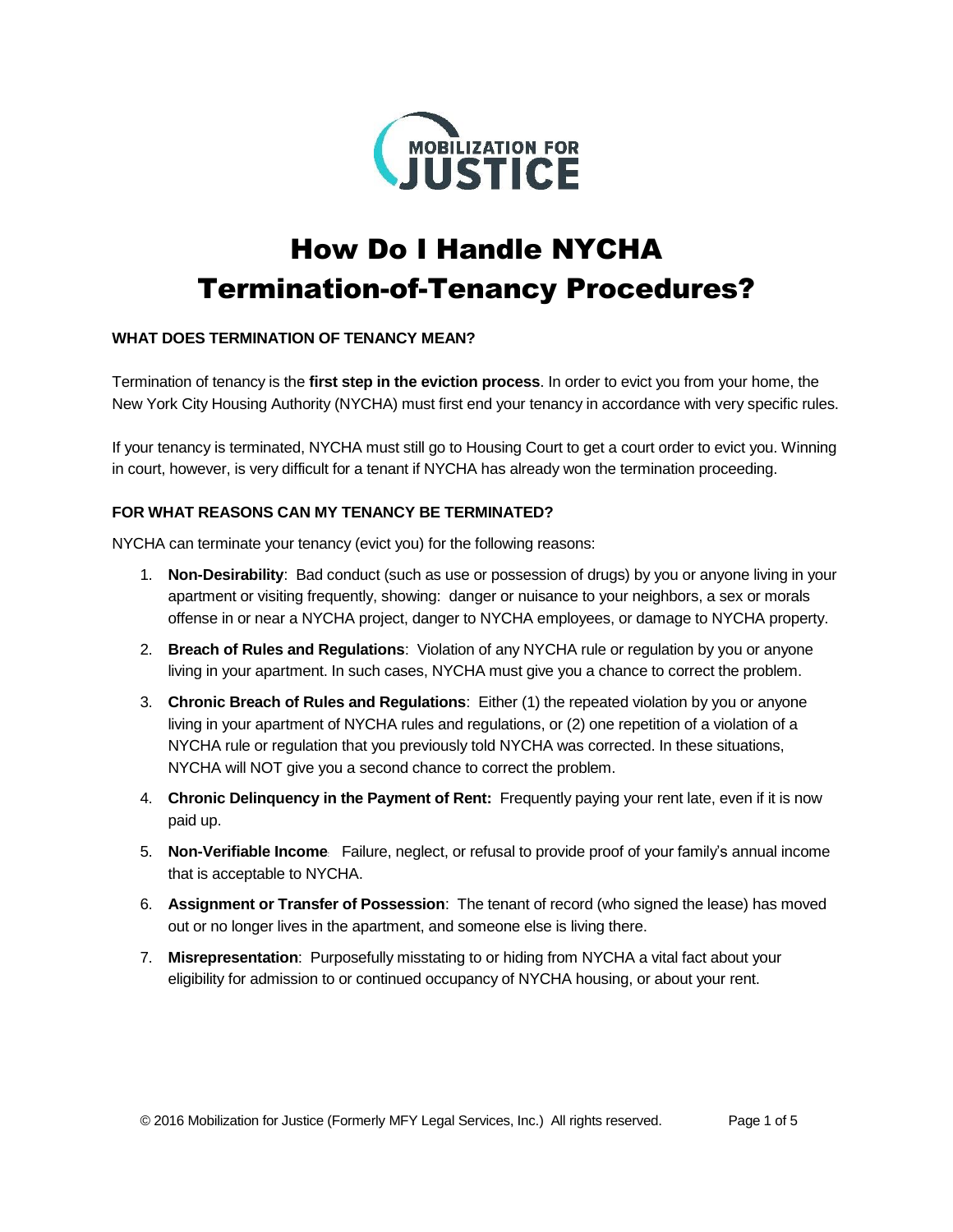### **Going Directly to Housing Court**

In some situations, NYCHA will take you directly to court for eviction instead of starting with termination of tenancy proceedings. You will NOT have the hearing discussed below, but you have the right to present your defenses in the Housing Court.

**(1) Non-Payment of Rent**: Failure to pay your rent. NYCHA will take people directly to court for as little as **one** month's rent due.

**(2) The tenant of record (who signed the lease) moved out or died**: NYCHA will go to court to evict you as a licensee (living there with permission from the tenant of record) or squatter (living there without permission).

In this situation, the ONLY people who can stay are **remaining family members**, meaning they (a) were **born or adopted** into the family of the tenant of record or (b) had **written permission from NYCHA** to be added to the family and live permanently in the apartment.

If you are in one of these categories, or think NYCHA wrongfully denied permission to add you to the family, you can raise this defense in the Housing Court. You also have the right to file a **grievance** with NYCHA arguing that you should be a remaining family member. (See separate Mobilization Fact Sheets.)

# **WHAT HAPPENS IF NYCHA SAYS THAT I DID THESE THINGS?**

Notices about Termination of Tenancy are very serious.

**If you do not respond, NYCHA can evict you.**

**It is a good idea to consult a lawyer right away.**

In most cases, first the NYCHA **Project Manager** or the Manager's representative sends a letter and **meets with you** to discuss the problem. The Manager must give you an **opportunity to present your side of the story**. The Manager may decide that you should not be evicted, or may give you time to fix the problem.

If the Manager believes you should be evicted, you will receive a notice and a **hearing date**. You should be provided with a copy of NYCHA's termination hearing procedures, which explain the process and your rights, when you are sent this notice.

#### **WHAT DO I DO AFTER I GET THE NOTICE?**

# IF YOU MISS THE HEARING DATE YOU COULD BE EVICTED.

First, when you receive the notice, you can send an **answer** to NYCHA's charges. Your answer should **explain your defenses**: (1) **why you did not do the things** NYCHA says you did, AND (2) **any mitigating circumstances**.

**Mitigating circumstances** are facts about you or your family that support a finding that your tenancy should not be terminated **even if the charges against you are true**. Examples are:

- You cured (fixed) the problem that caused the charges in the first place.
- The person who did something wrong moved out or got treatment for a condition that caused the bad behavior.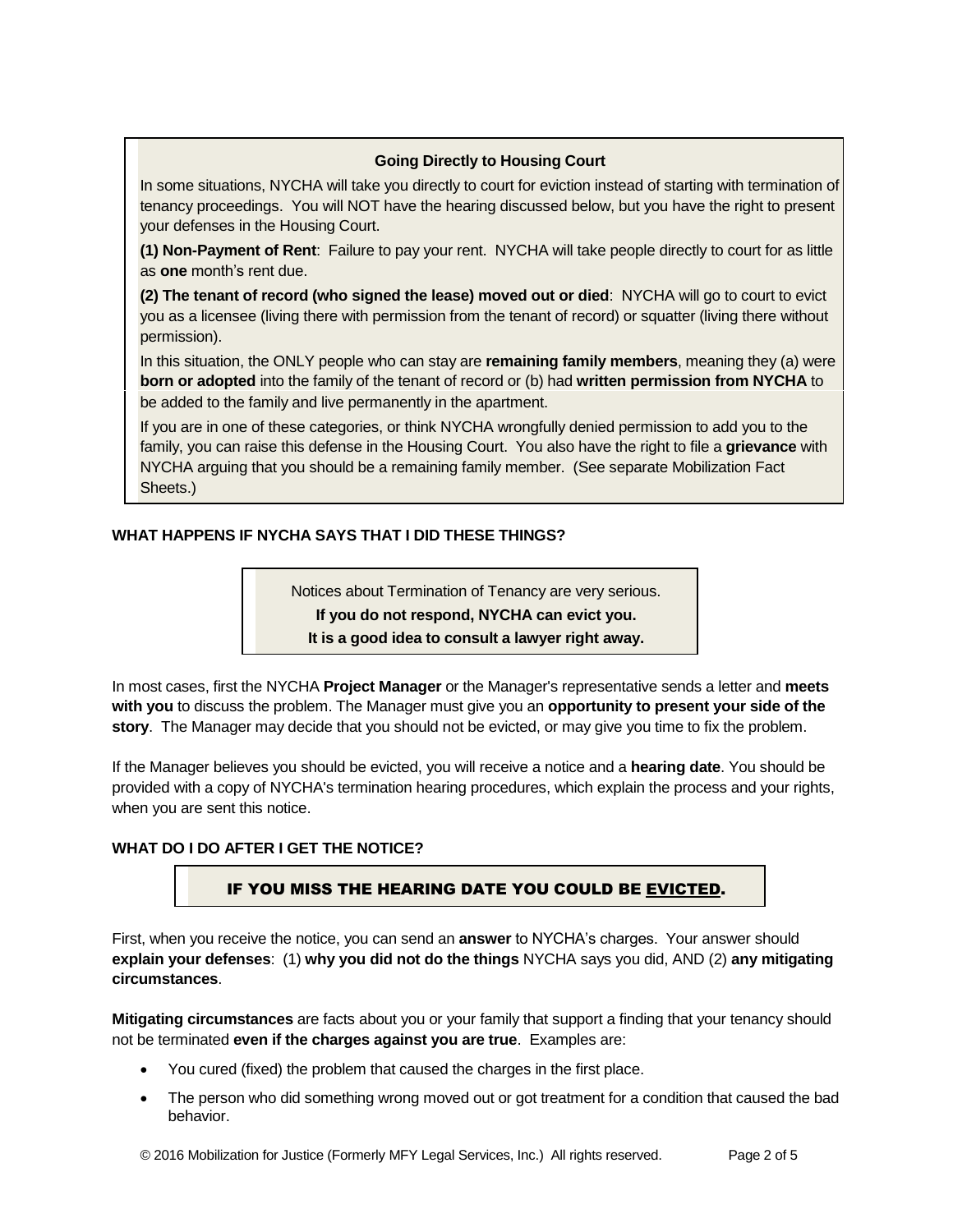- A problem with welfare that caused the rent to be paid late was solved.
- You or your household had been good tenants and neighbors in the past.
- You have been a resident in public housing for many years.
- You are an upstanding member of your community.

**Critically important, DO NOT MISS YOUR HEARING!** If you do, the Hearing Officer will hold you in default which almost always means that **you will be evicted**.

# **HOW DO I KNOW WHAT EVIDENCE NYCHA HAS AGAINST ME?**

**Before the hearing,** you or your lawyer or other representative must be allowed to see all of the papers and materials that NYCHA has about the things they say you did (except names of people not involved in the proceeding).

# **WHAT IF I MISS THE HEARING DATE?**

If you miss the hearing date, **GO TO 250 BROADWAY IMMEDIATELY**. Tell them that you missed a hearing and ask for another hearing date.

If you do this within a reasonable time afterward and provide a **good excuse for not appearing**, the Hearing Officer may cancel your default and set a new hearing date.

Whenever you ask that your default be excused, you **must** also **say what your defense to the case is**, for example that NYCHA's charges are not true.

#### **WHAT HAPPENS AT THE HEARING?**

The **first time you go to 250 Broadway**--on the date written on the notice you received--a full hearing before a Hearing Officer will not usually take place. Instead, in all but the most serious cases, a representative of NYCHA will meet with you to discuss your signing a stipulation to settle your case. **This person represents your landlord, NYCHA**.

#### **(1) STIPULATIONS OF SETTLEMENT**

A stipulation of settlement is a **written agreement ending a case without a hearing**.

#### **Stipulations of Settlement**

Often, **NYCHA will offer to STOP trying to evict you** if you sign a stipulation of settlement. If you sign, you avoid going to a hearing and risking eviction. However, the stipulations usually have **conditions that put you at risk of eviction in the future**.

- If possible, **consult a lawyer** before you sign anything, especially in a **non-desirability** case.
- $\triangleright$  By signing, you are agreeing to the CONDITIONS in the stipulation—such as years of probation that could subject you to eviction if you break even one minor rule, or having to exclude a member of your family from your home and from the entire project.
- $\triangleright$  If the conditions are violated, NYCHA can evict you **just by showing the condition was violated**; you will not be able to argue later that the condition was wrong or unfair.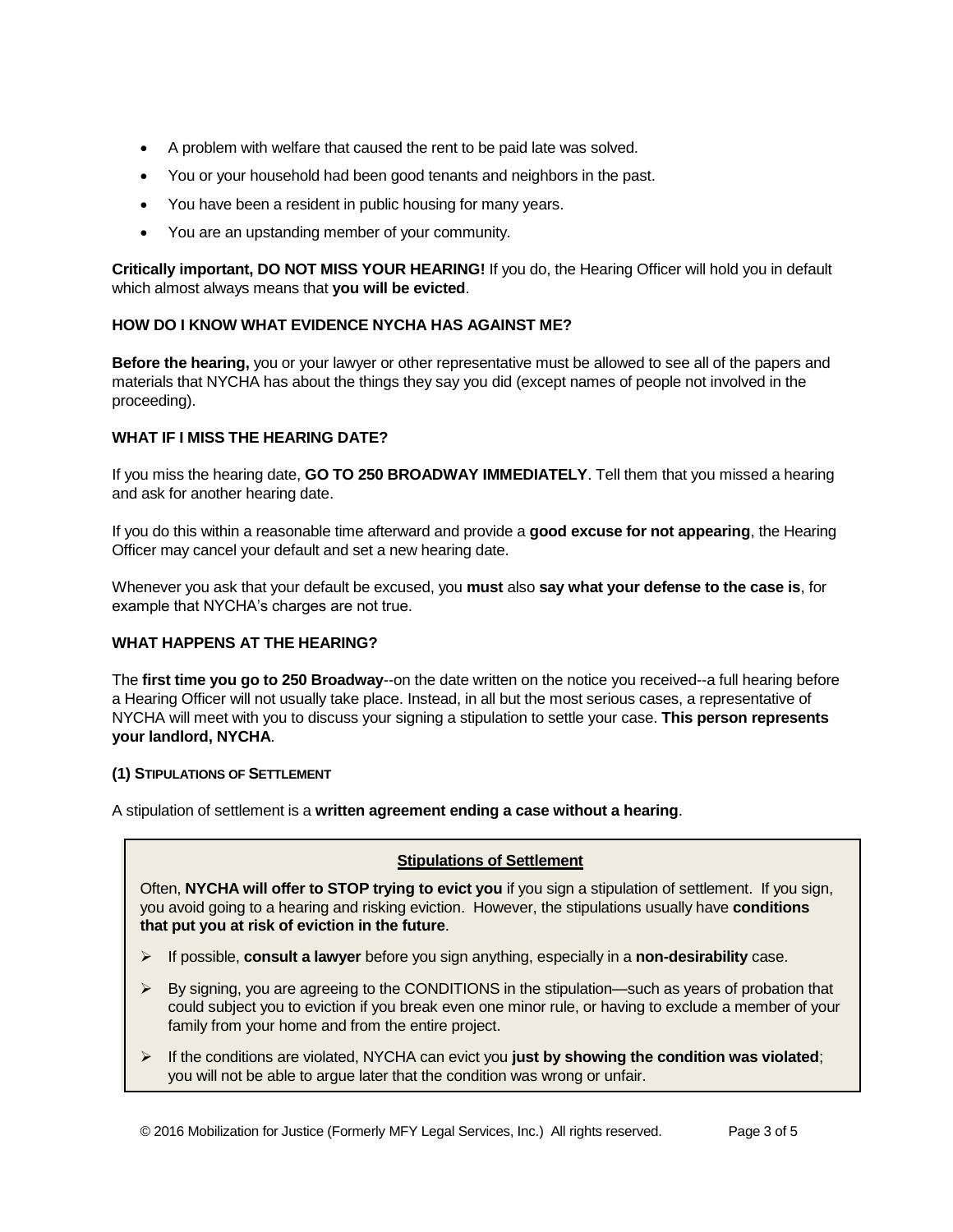#### *Understand What NYCHA Means by Probation!*

**General probation** means that your tenancy may be terminated in the future for violating probation if you break **ANY** NYCHA rule or regulation, **even if it has nothing to do with the original charges**. Probation can also be **specific**, such as requiring continued absence of a household member.

**Probation should be time-limited**. After a hearing, the Hearing Officer can impose **AT MOST** one-year probation. In its stipulations, however, NYCHA routinely offers 2-5 years of general probation and sometimes states that continued absence is forever.

#### *Beware of Permanent Exclusion and Continued Absence!*

These phrases mean that the person named cannot live in your apartment, and **usually cannot visit**. Permanent exclusion, and sometimes continued absence, are **permanent.** They do not end when probation ends.

If that person comes to your door and someone lets him/her in, **even for a few minutes**, you will be considered to have broken your agreement and will be at serious risk of eviction, no matter what the situation is.

NYCHA usually requires, in its stipulations, that you agree to let its employees come into your home **any time, day or night**, to check to see if that person is there. If you do not let them in, you will be considered to have broken your agreement and will be at serious risk of eviction.

# **READ VERY CAREFULLY and MAKE SURE YOU UNDERSTAND WHAT YOU ARE AGREEING TO. Do not sign anything before or at the hearing unless you understand what you are signing.**

#### **(2) THE HEARING**

If you and NYCHA do not agree to a stipulation, the next step is **a formal hearing before a Hearing Officer**, who is required by law to be impartial.

**Tip**: If you are not ready for any reason on the date of the hearing, including your inability to fix the problem that prompted the hearing, ask for an **adjournment**.

At the hearing, **NYCHA's lawyer must prove the grounds for eviction** set forth in its notice.

- You have the right to present evidence and to explain **mitigating circumstances** (reasons why your tenancy should not be terminated; see above).
- You have the **right to a lawyer or someone else** you choose to represent you.